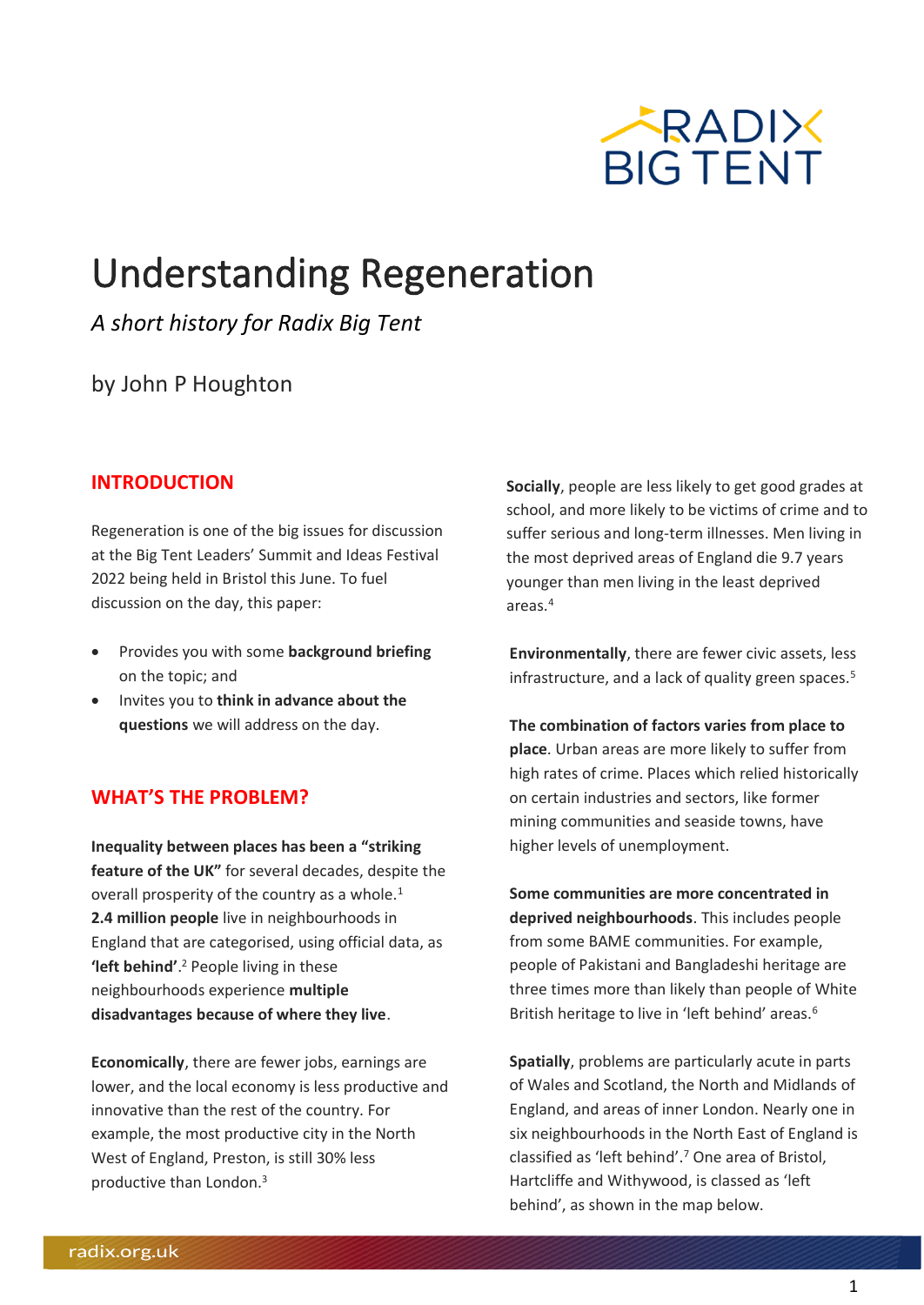

#### *[Map of 225 'left behind' neighbourhoods in](https://www.appg-leftbehindneighbourhoods.org.uk/wp-content/uploads/2020/07/Communities-at-risk-the-early-impact-of-COVID-19-on-left-behind-neighbourhoods.pdf%5d)  [England\]](https://www.appg-leftbehindneighbourhoods.org.uk/wp-content/uploads/2020/07/Communities-at-risk-the-early-impact-of-COVID-19-on-left-behind-neighbourhoods.pdf%5d)*



#### **WHAT HAS BEEN DONE ABOUT IT?**

UK governments have had specific policies and programmes for tackling place-based disadvantage since the launch of the Urban Programme in 1968. Different policies since then have reflected different interpretations of the problem.

Some policies have focused on **social need** and sought to improve public services and empower local people. Sure Start was an example of an intervention that sought to improve early years support for low-income families in particular.

Other interventions, often driven by the Treasury, have prioritised the need for **economic revitalisation** in deprived areas. To this end, the

coalition government established Local Enterprise Partnerships (LEPs) to encourage private sector growth and speed the delivery of new homes and jobs.

A third strand of interventions has focused on **fixing the housing market and delivering physical improvements**. Housing Market Renewal Pathfinders were introduced under New Labour and were designed to tackle the problem of oversupply and dereliction in the North and Midlands of England.<sup>8</sup>

Some programmes have attempted to **tackle these problems together**. The New Deal for Communities (NDC) was an attempt to deliver 'holistic' regeneration. 39 neighbourhoods, including Barton Hill in Bristol, received around £50m each over ten years. The impact of the programme varied markedly from area to area depending on a range of factors.<sup>9</sup>

#### **WHAT WORKS?**

These interventions have turned some deprived areas into popular and prosperous neighbourhoods. We can learn from these **examples of success** and start to understand 'what works'.

In the introduction to 'How to Regenerate', Ben Rich and David Boyle highlight **three awardwinning exemplars of effective renewal**: The Eldonians in Liverpool; Glasgow housing cooperatives; and Coin Street Community Builders in London.

These examples share a number of common characteristics: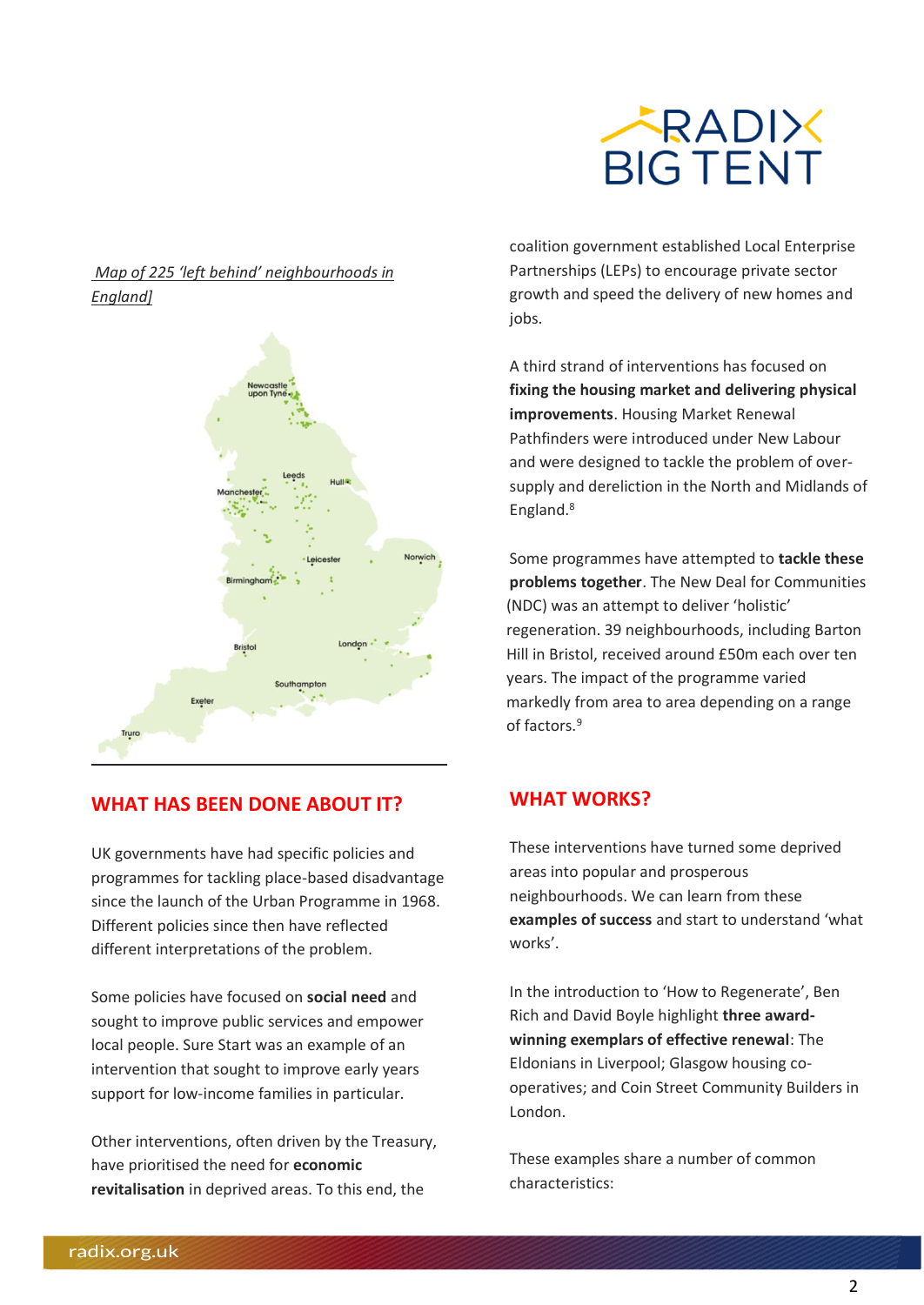

- They each involve the **transfer of assets**, in the form of houses and buildings, from local government to an organisation run and led by local people. The Barton Hill Settlement in Bristol is another example of an asset run and managed by and for the local community.
- Ownership and management of these buildings has **empowered the community** to make decisions for themselves.
- The community has been able to generate further income from the buildings, becoming **financially self-sustaining** and not reliant on stop-start government grants.
- This has allowed each initiative to **think, plan, and act for the long term**. To take just one example, Coin Street Community Builders was formed in 1984.<sup>10</sup> This longevity is a reminder of the old dictum that **'regeneration takes a generation'**.
- Over time, each project has delivered an **holistic package of locally tailored interventions**: refurbishing buildings, reducing crime, improving health, creating jobs, and more. Unlike the central government policies described above, they have not had to focus on one part of the problem.

Bristol also offers example of places which have changed significantly over time. Wapping Wharf was partially derelict following the closure of the traditional dockyard industries, but is now the focus of a long-term programme to create a mixed commercial-residential development.<sup>11</sup>

#### **WHAT DOESN'T WORK?**

For every success story, there are other left behind places where **repeated attempts to turn things around have had limited impact**. The What Works

Centre for Economic Development conducted an evidence review in relation to estate renewal programmes from the UK and other OECD countries.<sup>12</sup>

The review found that the **programmes "tend to have a limited impact** on the local economy in terms of improving income or employment" and similarly limited impact "on the local area in terms of reducing crime, improving health, wellbeing or education."

There is also an important debate about **gentrification**. <sup>13</sup> Gentrification can happen when improvements to an area result in the displacement, through housing demolition or 'pricing out', of lower-income households.<sup>14</sup> Some regeneration projects, especially those in London, have been criticised on this basis.<sup>15</sup>

In summary, too many previous attempts at regeneration have **not delivered deep, structural social and economic change**.

#### **WHAT IS LEVELLING UP?**

The Government aims to tackle area deprivation **by levelling up the UK**.

**Levelling up means two things**. First, it means **narrowing or closing completely the gap** in quality of life and long-term life prospects between the poorest areas and the rest of the country. Second and simultaneously, it means **delivering greater prosperity everywhere** so that, in the words of the Prime Minister, there is no "cutting down the tall poppies, or attempting to hobble the areas that are doing well".16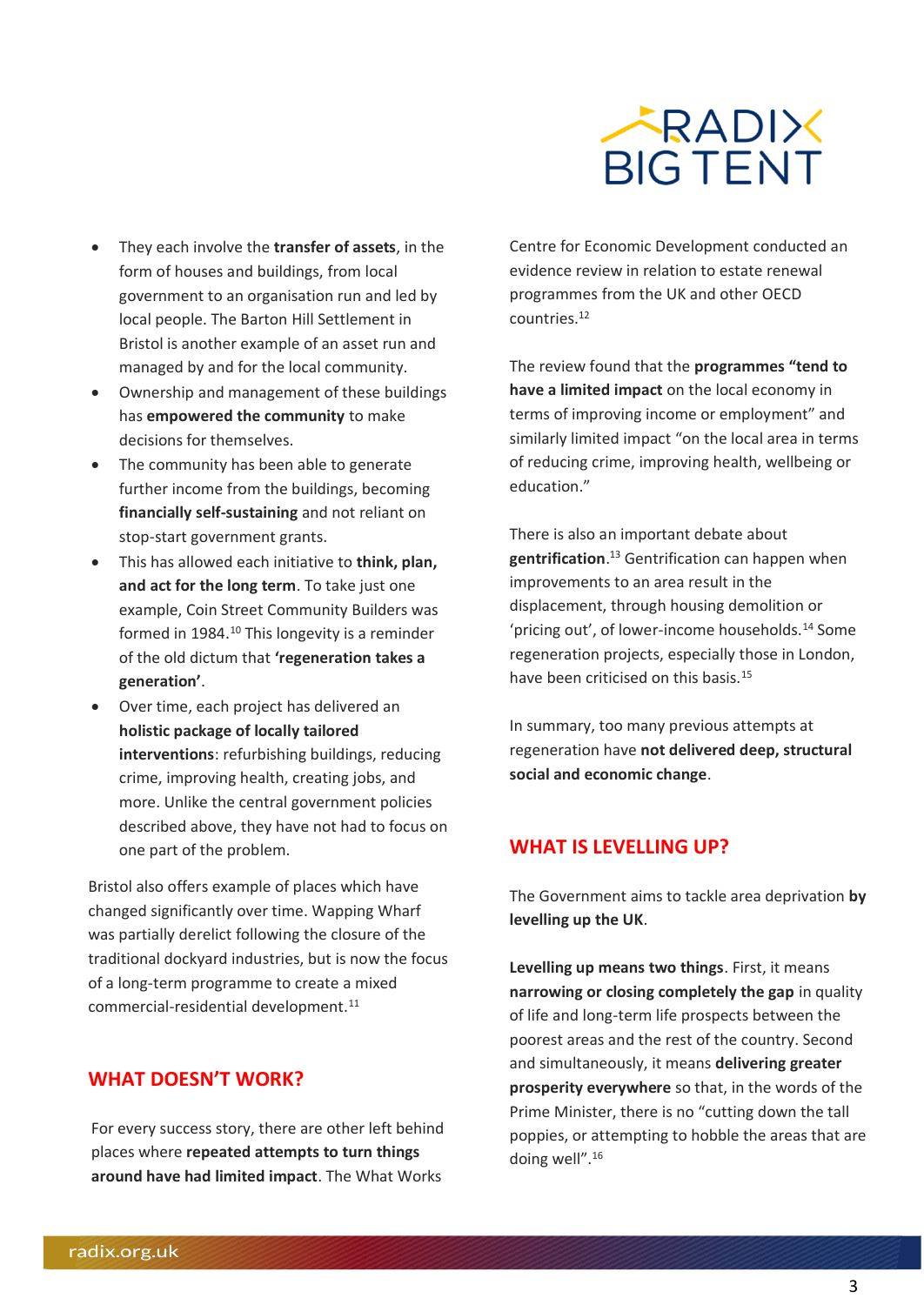

The government produced the White Paper 'Levelling Up the UK' in February 2022, publishing the Levelling Up and Regeneration Bill in May.<sup>17</sup> The Bill sets out **four broad national objectives**:

- Boosting **productivity, pay, jobs and living standards** through private sector growth.
- Spreading **opportunity** and improving **public services**.
- Restoring a **sense of community**, pride and belonging.
- **Empowering** local leaders and communities.

The emphasis on empowering localities reflects the government's **critique of previous policies**.

Specifically, that previous programmes were bureaucratic and overly prescriptive. As set out in the White Paper, **the government wants to "slash away" bureaucracy** so that "local leaders will be empowered to direct funding towards their own, **locally identified priorities**".<sup>18</sup>

**In practical terms**, the government aims to deliver levelling up through:

- **Enshrining in law the commitment** to level up, with government bodies required to report regularly on progress.
- New national **funding streams**, including the £4.8bn Levelling Up Fund, the £2.6bn UK Shared Prosperity Fund, and the £2.4bn Towns Fund.
- **Changes to the planning system** to make it easier to assemble sites for regeneration, re-use brownfield land, and take action to revitalise high streets and town centres.
- **Devolving further powers to local areas**  through a new wave of 'devolution deals'.
- **Re-directing government activity and expenditure**, including support for research and development (R&D), out of London and the South East.
- **Michael Gove**, Secretary of State at the Department for Levelling Up, Housing and Communities, plays a **cross-government co-ordinating role** in trying to focus all departments on the agenda.

#### **WILL LEVELLING UP WORK?**

Responses to the levelling up agenda have been varied. Some of the attention has focused on the **very wide range of ideas and proposals** that have been put forward. The All-Party Parliamentary Group on Left Behind Areas noted that "over £250bn and 120 different policies" were mentioned in the White Paper.<sup>19</sup>

Many organisations have **welcomed the scale of ambition but queried the practicality** of what is proposed. The Institute for Government expressed concern about the lack of focus and prioritisation in the White Paper.<sup>20</sup> In its response, the Institute for Fiscal Studies said it was unclear how "the policy levers that lie directly within government control" would be used to deliver the government's "enormous" ambitions.<sup>21</sup>

Some organisations have focused on **the question of who has the power** to deliver levelling up. The Local Government Association called for **further and faster devolution** to give councils the powers and resources as a precondition for making levelling up a reality. $^{22}$  In a similar vein, Locality welcomed the White Paper but called for more "community power to drive it forward".23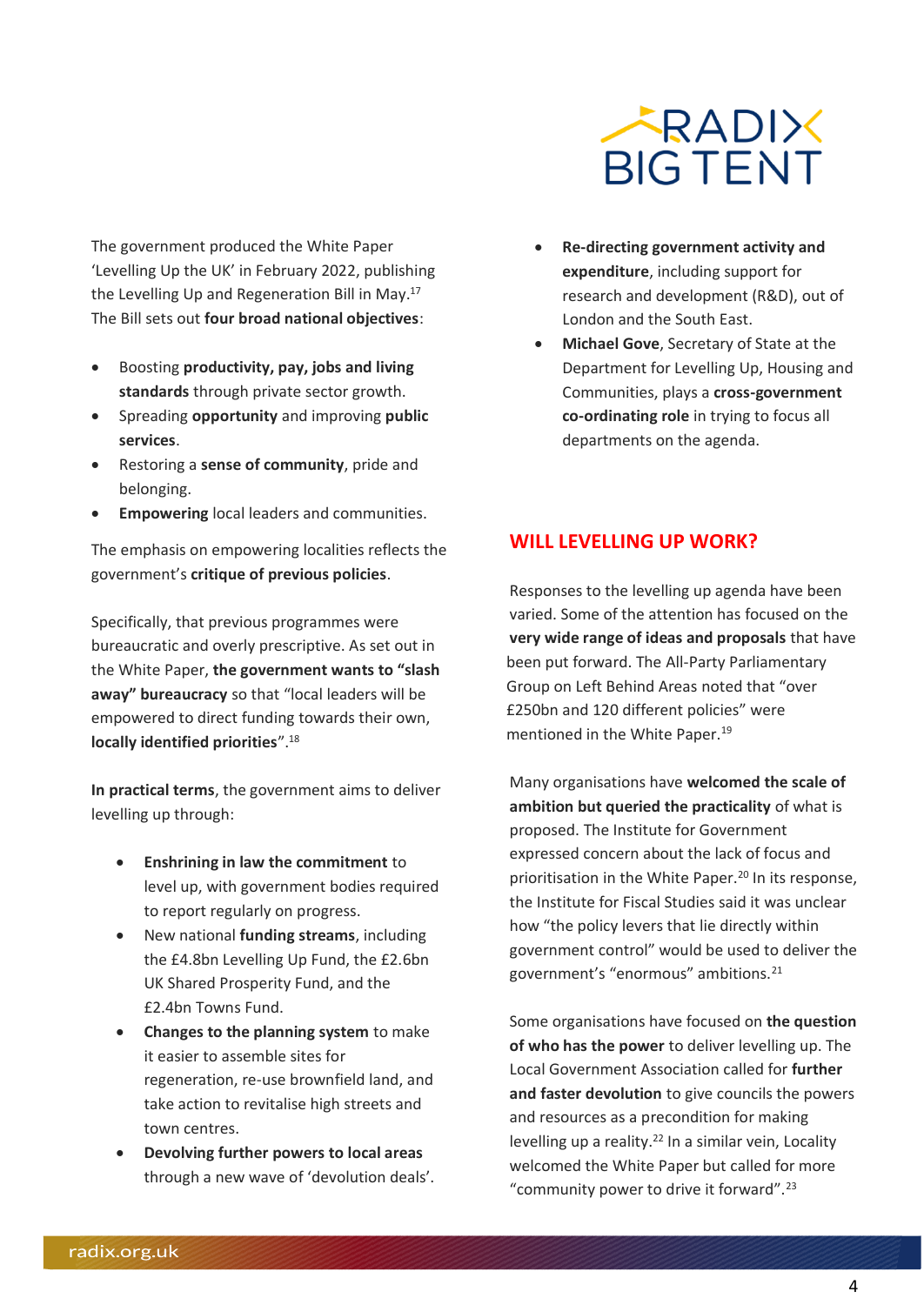

Other organisations have been **more critical of the government's proposals**. The Centre for Local Economic Strategies (CLES) argued that that the "White Paper lacks the focus and finance to get to the root of the problem" and that it said too little about "addressing wealth inequality or poverty".<sup>24</sup> CLES advocates 'community wealth building', arguing that such a new approach is n needed because "traditional economic development practice and developer-led regeneration are failing to address the economic challenges of our time."<sup>25</sup>

While debates about levelling up will continue, it vital to remember that **national policies and programmes are only one part of the bigger picture**. The largest pot of 'special funding' is a modest percentage of what is spent locally.

# **SOME EARLY THOUGHTS FOR RADIX BIG TENT**

Radix Big Tent's response to the White Paper is set out in **Community Involvement in Levelling Up: From Gesture to Structure,** written by Gabriel Chanan. Radix Big Tent has also produced **How to Regenerate**, a collection of essays inspired by our last Leaders' Summit in November 2021. The essays make a number of important recommendations for delivering deep and lasting change. They include:

- Attracting new investment to regions and subregions through **partnerships of research and industry,** especially at the frontiers of new technology and green industries.
- Enabling communities to **retain some of the savings which result from effective action to tackle poverty** and deprivation, for example from reduced healthcare costs.
- Channelling the benefits of **regional growth to disadvantaged neighbourhoods.**
- Improving the capacity of communities, local businesses and community enterprises to work on social and economic issues by strengthening their links with regional institutions and companies and **encouraging co-production**. A Co-Production Unit should be established in each region, working to Levelling Up Directors, to support this.
- **Transferring assets from local authorities to community-led groups** so that community capacity is measured by activity rather than the number of institutions.

**From Gesture to Structure** and **How to Regenerate** can be downloaded from [www.radixuk.org](http://www.radixuk.org/)

#### **WHAT DO YOU THINK?**

Radix Big Tent events are all about asking the big questions and developing brave and bold ideas that will transform society, the economy, and our democracy. Here are some questions that we will explore further on the day:

- **How do we deliver deep and lasting change** to people and place?
- **How do we empower people** living in the poorest neighbourhoods so they are the ones making decisions?
- **How do we tap into assets and wealth from all sources** – public, private, philanthropic – to resource sustained and sophisticated interventions?
- **How do we link up empowered communities and sustainable resourcing**  to support a more radical, long-term approach to regeneration?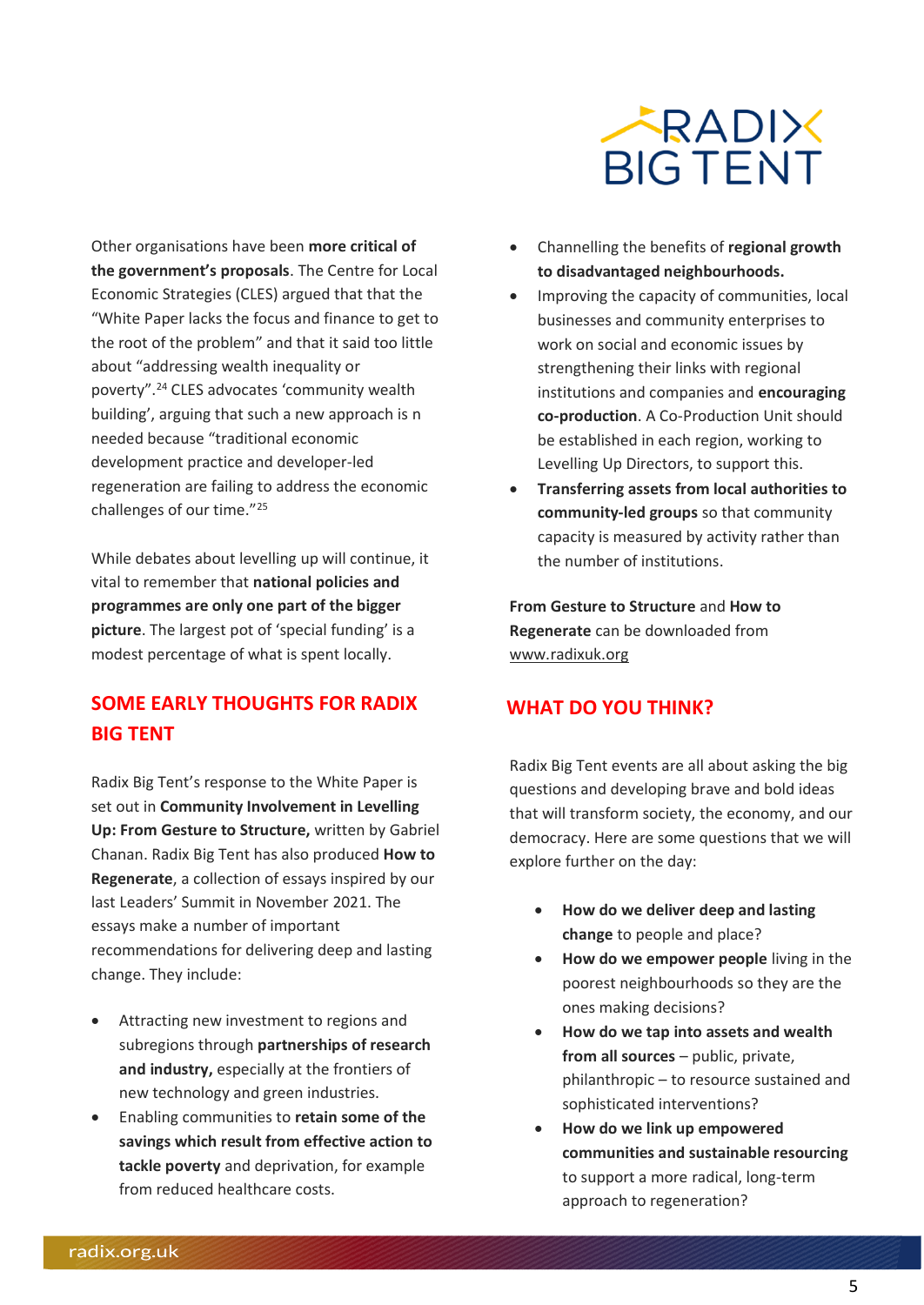

## *A BRIEF HISTORY OF REGENERATION*

**1968** – Creation of the Urban Programme following the "re-discovery of poverty" and recognition that postwar slum clearance had not delivered the "New Jerusalem". Focus on "urban areas facing acute social problems in the fields of education, housing, health and welfare".

**1970s** – A switch in emphasis from social problems to place-based schemes focused on economic development in response to the de-industrial revolution. White Paper on the Inner Cities in 1977 and creation of Inner City Partnerships in last few months of the Labour administration in 1978.

**1980s** – Strong focus on private-sector led economic revitalisation. Urban Development Corporations (UDCs) established in 13 areas to regenerate large ex-industrial sites. Formation of Housing Action Trusts (HATs) to redevelop housing estates, involving transfer of the stock out of council ownership. Creation of 22 Inner City Taskforces and initial funding for the Estate Action programme to test out localised, holistic interventions through the Priority Estates Project.

**Early 1990s** – Rationalisation of funding streams to encourage greater efficiency and interventions that were "comprehensive, combining economic revival with physical renewal and social welfare."<sup>26</sup> Launch of City Challenge and Single Regeneration Budget.

**1997 – 2010.** Initial emphasis on long-term, holistic, localised interventions to "narrow the gap" between the poorest 10% of places and the rest of the country. Launch of National Strategy for Neighbourhood Renewal and flagship £2bn New Deal for Communities (NDC) programme. Sharper emphasis on economic regeneration after 2007 transfer of power from Blair to Brown.

**2010 – today**. Big Society agenda launched under the Coalition with an emphasis on empowering communities to fix 'Broken Britain'. Abolition of regional government and formation of Local Enterprise Partnerships. Emphasis from 2016 on 'left behind' places.

Poorer parts of the UK also received a proportion of European Regional and Structural Funds while the UK was a member of the EU.

#### *REFERENCES*

<sup>1</sup> Introduction, Levelling Up the United Kingdom White Paper, <https://www.gov.uk/government/publications/levelling-up-the-united-kingdom>

<sup>2</sup> [https://www.appg-leftbehindneighbourhoods.org.uk/publication/left-behind-understanding-communities](https://www.appg-leftbehindneighbourhoods.org.uk/publication/left-behind-understanding-communities-on-the-edge/)[on-the-edge/](https://www.appg-leftbehindneighbourhoods.org.uk/publication/left-behind-understanding-communities-on-the-edge/)